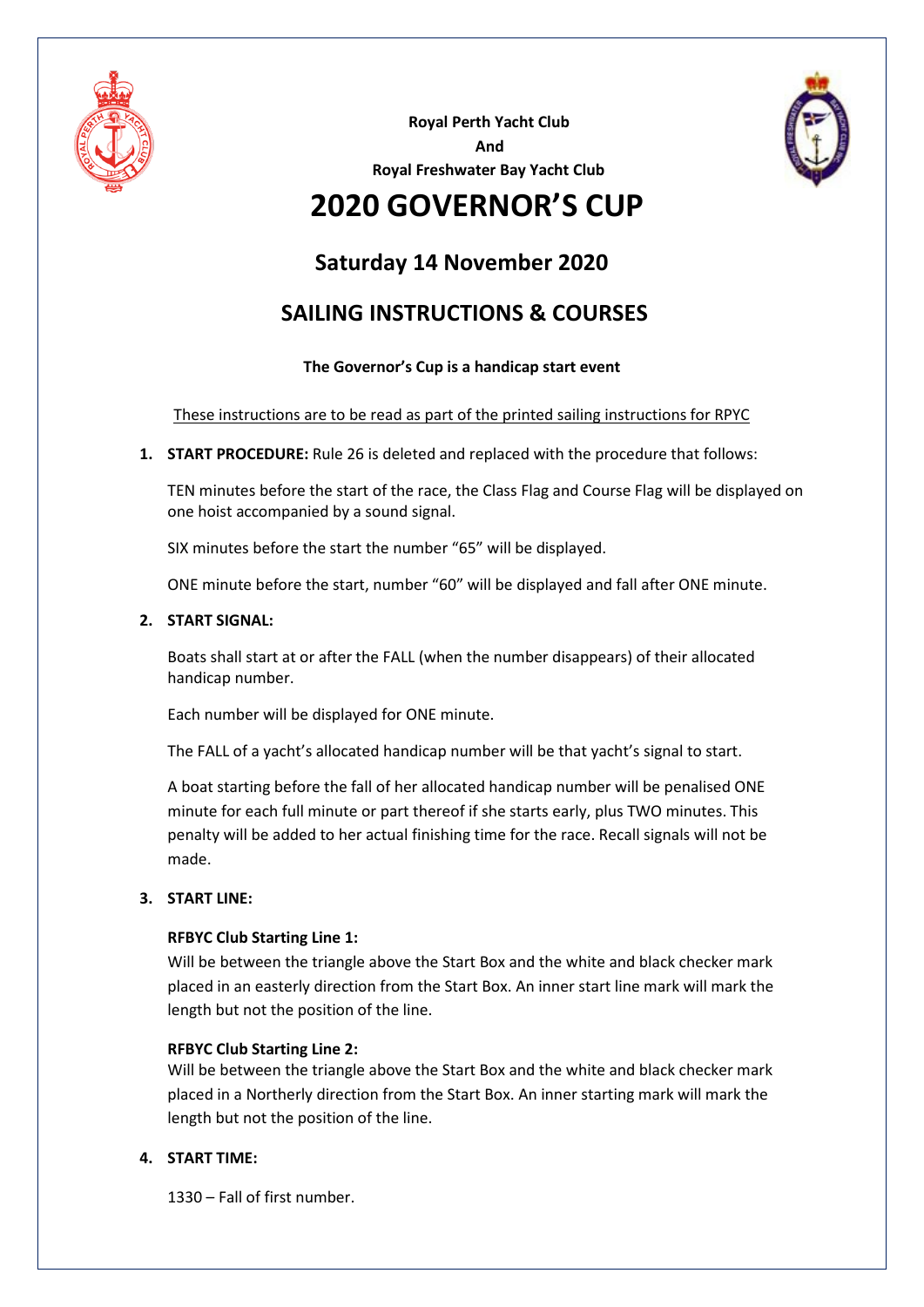#### **5. FINISH LINE:**

**RPYC Finish Line "A" (Club Line)** – Between the centre of the orange mast on the Starting Box and the outer extremity buoy being a red and black stripped buoy. The inner extremity of the line will be indicated by another red and black stripped buoy that may not be on the line.

- **6. NOTICE TO COMPETITORS:** Please be advised that any change of Skipper from the nominated Skipper, will result in a disqualification.
- **7. CLASS FLAG:** Naval Numeral 1 (Yachts are not required to wear Class Flag)
- **8. COURSE FLAG:** The course shall be designated by the display of the appropriate International Numeral Pennant below the class flag.
- **9. SHORTENED COURSE:** The course may be shortened in accordance with Rule 32 & race signals.
- **10. RECORDING FINISH:** To assist the finishing team, please record the sail number and name of the boat that finishes immediately in front of you and behind you.

| <b>COURSE 1 (11.9nm) SW</b>          |         |   |                             |
|--------------------------------------|---------|---|-----------------------------|
| Course                               |         |   | <b>COURSE 2 (10.5nm)</b>    |
| <b>RFBYC Start line No1</b>          |         |   | <b>RFBYC Start line No2</b> |
| <b>MOSMAN BUOY</b>                   | 14      | P | <b>RESOLUTION SPIT</b>      |
| <b>SUICIDE BUOY</b>                  | 13      | P | <b>SQUADRON BUOY</b>        |
| WEST POINT WALTER SPIT               | 53      | S | <b>BARTLETT BUOY</b>        |
| PARKER DAY BUOY                      | 17A     | S | COMO BUOY                   |
| <b>MILLER BUOY</b>                   | 28      | P | <b>ARMSTRONG BUOY</b>       |
| <b>DOLPHIN WEST BUOY</b>             | 42A     | S | <b>ANDERSON BUOY</b>        |
| BRICKLANDING A&B BUOYS               | 33A/33B | S | <b>FOAM SPIT</b>            |
| <b>HALL MARK BUOY</b>                | 41A     | P | <b>KNOT SPIT</b>            |
| <b>SMITH BUOY</b>                    | 35A     | P | POPLAR BUOY                 |
| LUCKY BAY BUOY                       | 35B     | P | <b>CRAWLEY BUOY</b>         |
| <b>OUTER DOLPHIN SPIT</b>            | 17      | P | Finish in a south e         |
| Finish in a north westerly direction |         |   |                             |

| RFBYC Start line No1   |         |   | <b>RFBYC Start line No2</b> |    |              |
|------------------------|---------|---|-----------------------------|----|--------------|
| <b>MOSMAN BUOY</b>     | 14      | P | <b>RESOLUTION SPIT</b>      |    | P            |
| <b>SUICIDE BUOY</b>    | 13      | P | <b>SQUADRON BUOY</b>        | 37 | P            |
| WEST POINT WALTER SPIT | 53      | S | <b>BARTLETT BUOY</b>        | 39 | S            |
| PARKER DAY BUOY        | 17A     | S | <b>COMO BUOY</b>            | 65 | S            |
| MILLER BUOY            | 28      | P | <b>ARMSTRONG BUOY</b>       | 32 | P            |
| DOLPHIN WEST BUOY      | 42A     | S | <b>ANDERSON BUOY</b>        | 62 | P            |
| BRICKLANDING A&B BUOYS | 33A/33B | S | <b>FOAM SPIT</b>            | 18 | <sub>S</sub> |
| HALL MARK BUOY         | 41A     | P | <b>KNOT SPIT</b>            | 14 | S            |
|                        |         |   |                             |    |              |

POPLAR BUOY 47 P CRAWLEY BUOY 45 P

Finish in a south easterly direction

**Course COURSE 2 (10.5nm) E/W Course**

# **GOVERNOR'S CUP COURSES**

| <b>COURSE 3 (11.6nm) NW/SE Course</b> |    |   |  |  |  |
|---------------------------------------|----|---|--|--|--|
| REBYC Start Line No2                  |    |   |  |  |  |
| SQUADRON BUOY                         | 37 | Р |  |  |  |
| PARKER BUOY                           | 17 | P |  |  |  |
| <b>ANDERSON BUOY</b>                  | 62 | P |  |  |  |
| <b>BARTLETT BUOY</b>                  | 39 | S |  |  |  |
| <b>ANDERSON BUOY</b>                  | 62 | P |  |  |  |
| Finish in a north westerly direction  |    |   |  |  |  |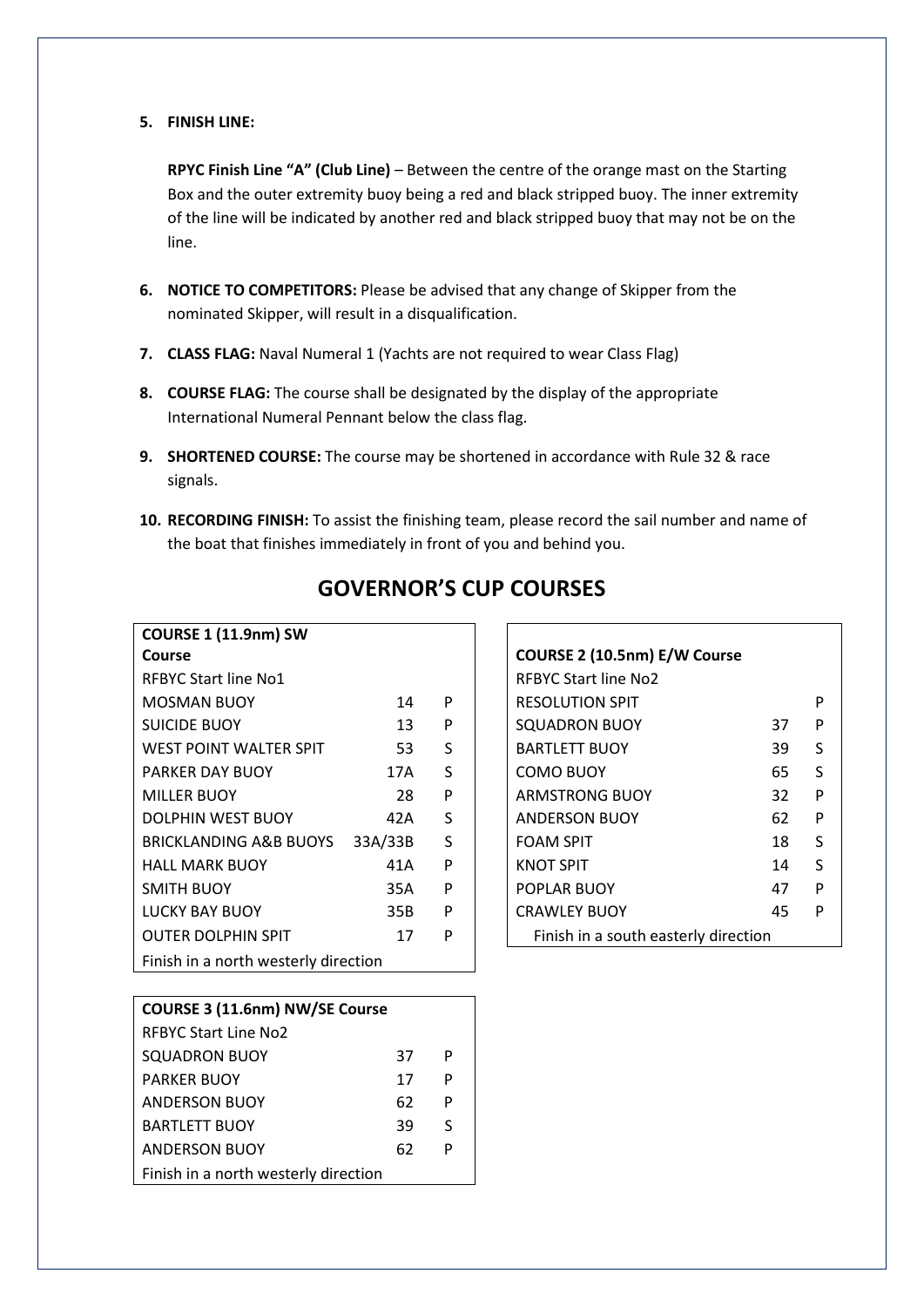#### **2020 RPYC Governor's Cup Entry List - Version Final**

| <b>Boat Name</b>     | <b>Sail Number</b> | <b>Design and Size</b>          | <b>Skipper Name</b>       | Fall No.        |
|----------------------|--------------------|---------------------------------|---------------------------|-----------------|
| Matros               | R110               | Spacesailer 24                  | <b>Matt Farrell</b>       | 60              |
| <b>Breeze</b>        | R377               | Endeavour 24                    | Man Singh                 | 60              |
| Vagabond             | R114               | Endeavour 24                    | <b>Tony Finch</b>         | 60              |
| Hellas               | R102               | Spacesailer 24                  | <b>Nick Melidonis</b>     | 59              |
| Hero                 | RF131              | Wooden                          | David Capozzalo           | 58              |
| <b>Breakin Even</b>  | R270               | Spacesailer 27                  | Mal Wilson                | 58              |
| <b>KASEY</b>         | <b>RF26</b>        | Couta                           | Peter Ferry               | $\overline{57}$ |
| <b>Norsk</b>         | <b>RF78</b>        | <b>SS27</b>                     | <b>Everard Yeo</b>        | $\overline{57}$ |
| Adriatika            | <b>RF686</b>       | Naturaliste 27                  | Dirk Adams                | 56              |
| Myouzel              | <b>RF95</b>        | Spacesailer 24                  | David Martin              | 56              |
| Iolanthe             | <b>RF58</b>        | <b>SS27</b>                     | Mal Cronstedt             | 56              |
| Carrageen II         | <b>RF190</b>       | <b>SS27</b>                     | <b>Elise Manners</b>      | 55              |
| Farr 4               | R166               | <b>Farr 727</b>                 | Simon Haywood             | 54              |
| Sweet & Sour         | <b>RF114</b>       | <b>Farr 727</b>                 | W Foster                  | 54              |
| Ajax                 | <b>RF16</b>        | Couta                           | Martin Jurat              | 53              |
| Madelaine            | RF <sub>2</sub>    | Couta                           | David Michael             | $\overline{53}$ |
| Adrenalin Rush       | N1                 | Elliott 5.9                     | lan Smart                 | 52              |
| Eclipse              | <b>RF19</b>        | Couta                           | Jim Wilshire              | 51              |
| Individual           | <b>RF44</b>        | S&S 34                          | Robert Eliott-Lockhart    | 49              |
| Reflections          | R302               | Cole 32                         | Wilna Cornelisse          | 49              |
| <b>Happy Sundays</b> | <b>AUS047</b>      | Skud 18                         | <b>Robert Crofts</b>      | 48              |
| Firebird             | <b>RF59</b>        | Viking 30                       | <b>Richard Kingsbury</b>  | 48              |
| <b>Sweet Babs</b>    | R600               | <b>S80</b>                      | Dave Beresford            | 47              |
| Zephyr               | <b>RF15</b>        | Dufour 325                      | Paul Goddard              | 46              |
| Fun2                 | AUS5304            | J24                             | Michael Hansen            | 46              |
| <b>JJF</b>           | AUS1111            | J24                             | Jo Wilson                 | 46              |
| Jpeg                 | RF7                | J24                             | Shann Evans               | 46              |
| Frakka               | R769               | <b>S80</b>                      | <b>Annette Koenders</b>   | 46              |
| <b>Fire Truck</b>    | RF133              | Custom 23                       | Nick Gray                 | 45              |
| Jazz                 | AUS2654            | J24                             | Don Bowden                | 45              |
| Fusion               | R881               | <b>S80</b>                      | Bob Hay                   | 45              |
| Surcouf              | R121               | <b>S80</b>                      | John Guhl                 | 45              |
| Thera                | R11                | gaff rigged centreboard         | John Fitzhardinge         | 44              |
| Heaven can wait      | R60                | Bavaria 38                      | <b>Gary Griffiths</b>     | 43              |
| Boomer               | AUS1               | Sonar                           | Colin Harrison            | 43              |
| Huckleberry          | R131               | S&S 34                          | Philip Somerville-Ryan    | 43              |
| Swagman              | R34                | S&S 34                          | Andrew Waldby             | 43              |
| Frenzy               | R192               | <b>Farr 9.2</b>                 | <b>Murray Rowe</b>        | 43              |
| Lionheart            | R1920              | <b>Farr 9.2</b>                 | Warren Westaway           | 43              |
| Craigie              | AUS7079            | <b>International Star Class</b> | Mark Lovelady             | 43              |
| FlashBack            | AUS1321            | J24                             | John Cassidy              | 43              |
| En Avant             | RF33               | Swarbrick 33                    | <b>Brian Galton Fenzi</b> | 42              |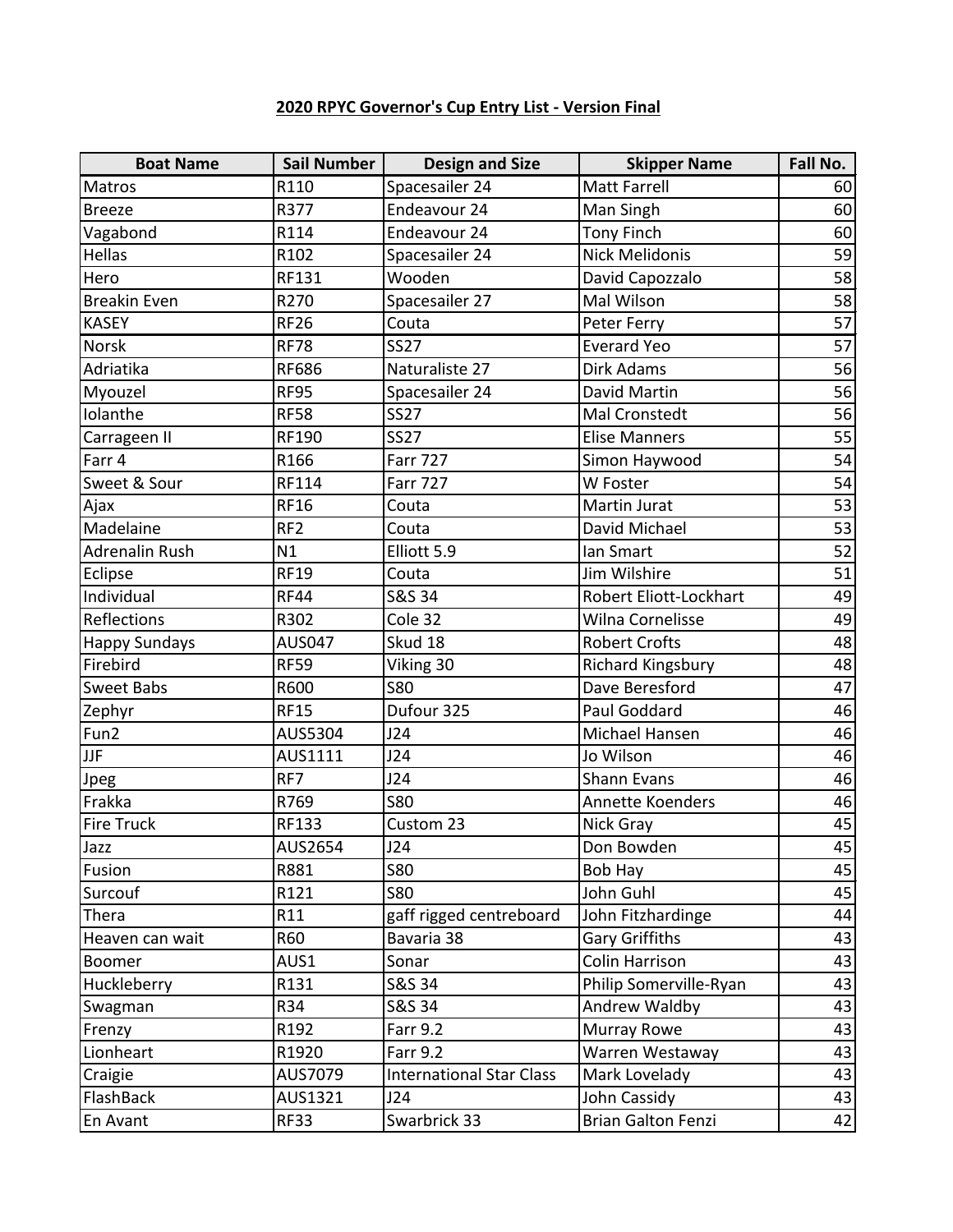#### **2020 RPYC Governor's Cup Entry List - Version Final**

| <b>Boat Name</b>     | Sail Number     | <b>Design and Size</b>  | <b>Skipper Name</b>         | Fall No.        |
|----------------------|-----------------|-------------------------|-----------------------------|-----------------|
| Perie Banou III      | R444            | S&S 34                  | <b>Colin Sanders</b>        | 42              |
| Elusive              | R267            | <b>Farr 9.2</b>         | Richard Brisbane-Cohen      | 42              |
| Farr Far Away        | R181            | <b>Farr 9.2</b>         | James Baker                 | 42              |
| Itinerant            | R100            | Farr 9.2                | Mark Hansen                 | 42              |
| Olympia              | R1104           | Farr 1104               | Fons Berkhout               | 41              |
| <b>Big Diamond</b>   | R325            | Dufour 325 GL           | Jamie Mercer                | 41              |
| Ragnar               | R42             | Fremantle 8             | <b>Graham White</b>         | 41              |
| Seahawk              | R242            | Farr 9.2                | Pat Jones                   | 41              |
| Apparition           | <b>AUS591</b>   | J70                     | Peter King                  | 40              |
| <b>True South</b>    | R993            | <b>Modified Diamond</b> | Barry O'Toole               | 40              |
| <b>Grand Bleu</b>    | <b>RF87</b>     | <b>S97</b>              | <b>Bob Niven</b>            | 40              |
| Taru                 | <b>RF41</b>     | Universal 40            | Chris Bowman                | 39              |
| Smoke on the Water   | R189            | Elliott 750             | Phillip Edmiston            | 39              |
| Fortuosity           | R1100           | C&C 110                 | Janet Hornbuckle            | 39              |
| Second Wind          | <b>R80</b>      | S97                     | <b>Grant Cullen</b>         | 39              |
| <b>Hornets Nest</b>  | R198            | S97                     | Ron Meyers                  | 38              |
| <b>Total Recall</b>  | R64             | S97                     | Massimiliano D'Alesio       | 38              |
| The Italian Job      | R333            | Azuree 33               | <b>Bill Quinn</b>           | 37              |
| DeJaVu               | R102            | <b>S97</b>              | Mark Hannford               | 37              |
| Hejira               | R287            | S97                     | John Bailey                 | 37              |
| Jolie Breeze         | R971            | S97                     | David Hepburn               | 37              |
| Silver Fern          | R970            | <b>S97</b>              | <b>Alastair McMichael</b>   | 37              |
| Terra                | R297            | S97                     | Simon Plunkett              | 37              |
| Mad Hatter           | R801            | BW8                     | Mike Kinney                 | 36              |
| Pi                   | R804            | BW8                     | Derek Shellabear            | 36              |
| Pieces of 8          | R806            | BW8                     | Chris Pye                   | 36              |
| Hooked               | RF812           | BW8                     | Tony Jack & Perry Robson    | 36              |
| Kithara              | <b>RF808</b>    | BW8                     | <b>Tim Crosland</b>         | 36              |
| Whitebait            | <b>RF809</b>    | BW8                     | Craig Knell                 | 36              |
| The Fox              | R805            | BW8                     | Ross O'Brien                | 35              |
| Caramia              | R <sub>20</sub> | Adams 10                | Robert McDonald             | 34              |
| Candid               | RF136           | Adams 10 Cruising       | Rob Mennie                  | 34              |
| <b>Heart Starter</b> | <b>AUS 827</b>  | Etchells                | <b>Grant Lovelady</b>       | 33              |
| Blackbird            | <b>Rf777</b>    | Adams 10                | Rob Black                   | 33              |
| Golden Eagle         | RF111           | Bavaria 42 Cruiser      | John Wallis                 | 33              |
| Phantom              | R367            | Beneteau 36.7           | <b>Greg Hansen</b>          | 32              |
| Time Out             | R10             | Adams 10                | <b>Daniel Court</b>         | 32              |
| Waitipi              | R24             | Adams 10                | Nigel Simpson               | 32              |
| Wyuna                | R347            | Beneteau First 34.7     | <b>Dennis Vincent</b>       | 32              |
| Yo!                  | AUS1422         | Etchells                | Peter Ahern                 | 32              |
| Game Over            | <b>RF245</b>    | Elliott 780             | <b>Neil and Ross Dennis</b> | 30 <sup>1</sup> |
| Velocity             | AUS116          | Viper 640               | <b>Shaun Hughes</b>         | 30              |